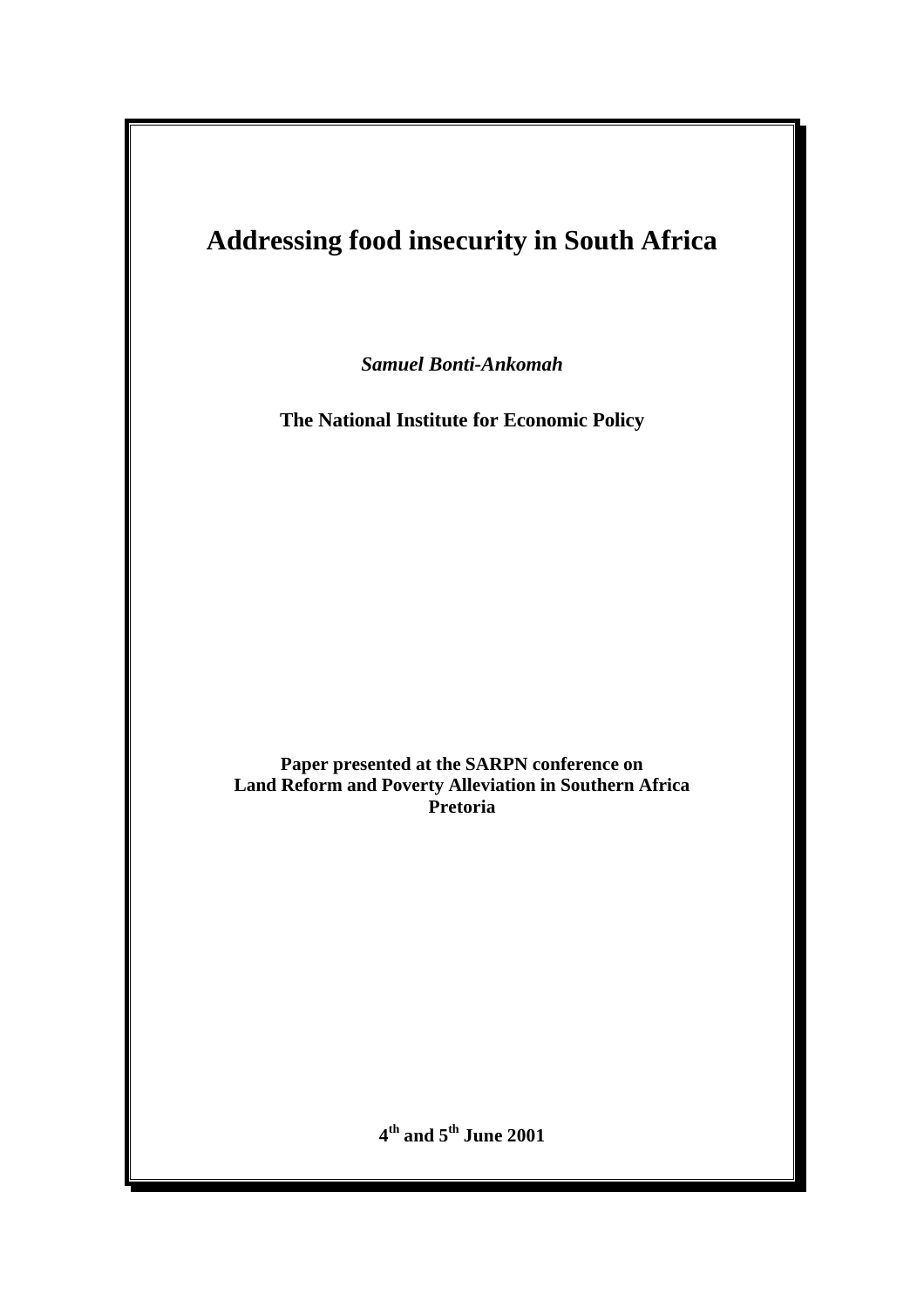### **ADDRESSING FOOD INSECURITY IN SOUTH AFRICA**

#### **INTRODUCTION**

The preamble of the United Nations' Universal Declaration of Human Rights stresses the recognition of the inherent dignity and the equal and inalienable rights of all members of the human family. This is the foundation of the freedom, justice and peace in the world.

Whereas there are several articles of the Universal Declaration of Human Rights, there is one important article that clearly impinges on the economic rights of many citizens of the world. Article 25.1 of the United Nation's Universal Declaration on Human Rights states that:

"Everyone has the right to a standard of living adequate for the health and wellbeing of himself and of his family, including food, clothing, housing, medical care, the necessary social services and the right to security in the event of unemployment, sickness, disability, widowhood, old age or other lack of livelihood in circumstances beyond his control".

This article stresses economic rights and implies that everyone has the right to live comfortably and should not be deprived of the basic daily requirements for survival.

The South African *Bill of Rights* reaffirms article 25.1 of the Universal Declaration of Human Rights, by stating in Section 26 and 27 that, everyone has the right to adequate housing, health care services, sufficient food and water and social security. These also include appropriate social assistance, if they are unable to support themselves and their dependants.

However, there is a clear contradiction between the Bill of Rights and the economic rights of many South Africans.

The macro-economic policy of the country is not changing the socio-economic situation, and the standards of living of many South Africans continue to deteriorate. Although the economy is growing annually, government has not changed so much in its attempt to ensure economic rights to all. This, in some way, violates the Bill of Rights and United Nations Declaration on Human Rights.

This research is aimed at analysing households' ability to be food secured in South Africa and review anti-poverty and food security programmes. It further looks at the contribution of land reform to food security.

The paper begins with a review of income and expenditure situation of households in South Africa using household information from the October Household Survey (OHS) and the Income and Expenditure Survey (IES). The research further estimates the minimum food expenditure required to meet the recommended dietary allowances (RDA). It also determines the gap between the required minimum food expenditure and the actual household food expenditure. The research further reviews social security and nutrition programmes and their implications for food security and a healthy society and analyses land reform and its contribution to food security.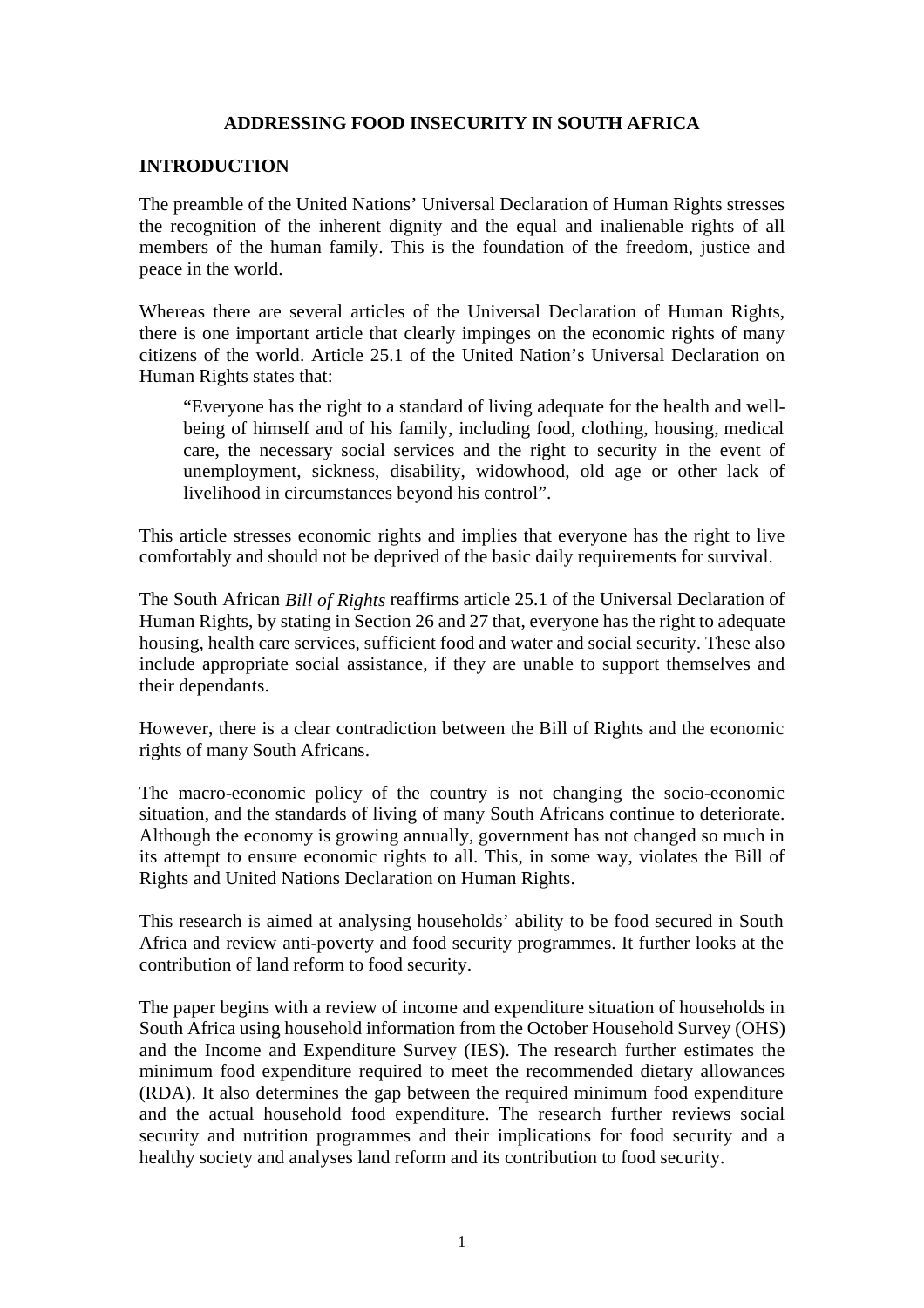# **Food Insecurity and the Consequences**

Household food security is defined as access by all households at all times to adequate safe and nutritious food for a healthy and productive life.

Food security can thus be said to have two components;

- Ability to be self sufficient in food production through own production
- Accessibility to markets and ability to purchase food items

The threats to food security arise from a combination of factors which individually and collectively place food systems under stress. These include climatological, ecological, socio-economic and political factors. These factors interact with such factors as market and access to credit, the availability and sustainability of technology, the terms of trade, pricing policies and other idiosyncratic factors to threaten food supply.

The socio-economic conditions play a more important role in food security or insecurity. National food self-sufficiency should not be used as a proxy for household food security or as an index of national welfare. While South Africa produces sufficient food, this in no way ensures food security at individual household level. This is because ensuring access to food at the household level depends not only on secure food supplies, but also on stable demand or purchasing power. If families are unable to grow or purchase enough food, and social welfare nets are absent or ineffective, there may be hunger. This is the case in many South African societies.

It is estimated that 39% of the South African population is vulnerable to food insecurity (Mgijima, 1999). Furthermore, 22% of all children under the age of nine years are stunted<sup>1</sup> due to chronic malnutrition. This has negative consequences for the children's development.

Food insecurity is highest among the African population and rural households. Provinces with high stunting rates are also provinces with large rural population. The stunting rates<sup>2</sup> for individual provinces are as shown in Table 1 below. The Northern Cape and Free State show high stunting rates of 31% and 30% respectively.

According to the National Food Consumption Survey Group (2000), anaemia and marginal vitamin A status are widespread micronutrient deficiencies. Anaemia and marginal vitamin A status affects between 20% and 30% of young children. Rural children and mothers with limited education are most affected.

It is further said that malnutrition may lead to severe protein-energy deficiency known as *Kwashiorkor* and marasmus. Malnutrition may also lead to micro-nutrient deficiencies such as night blindness and cretinism.

<sup>-</sup><sup>1</sup> This implies such children have a low weight for their age and deficiencies in micronutrients such as vitamin A, iron and iodine.

 $2^2$  Stunting rate is a measure of protein energy deficiencies.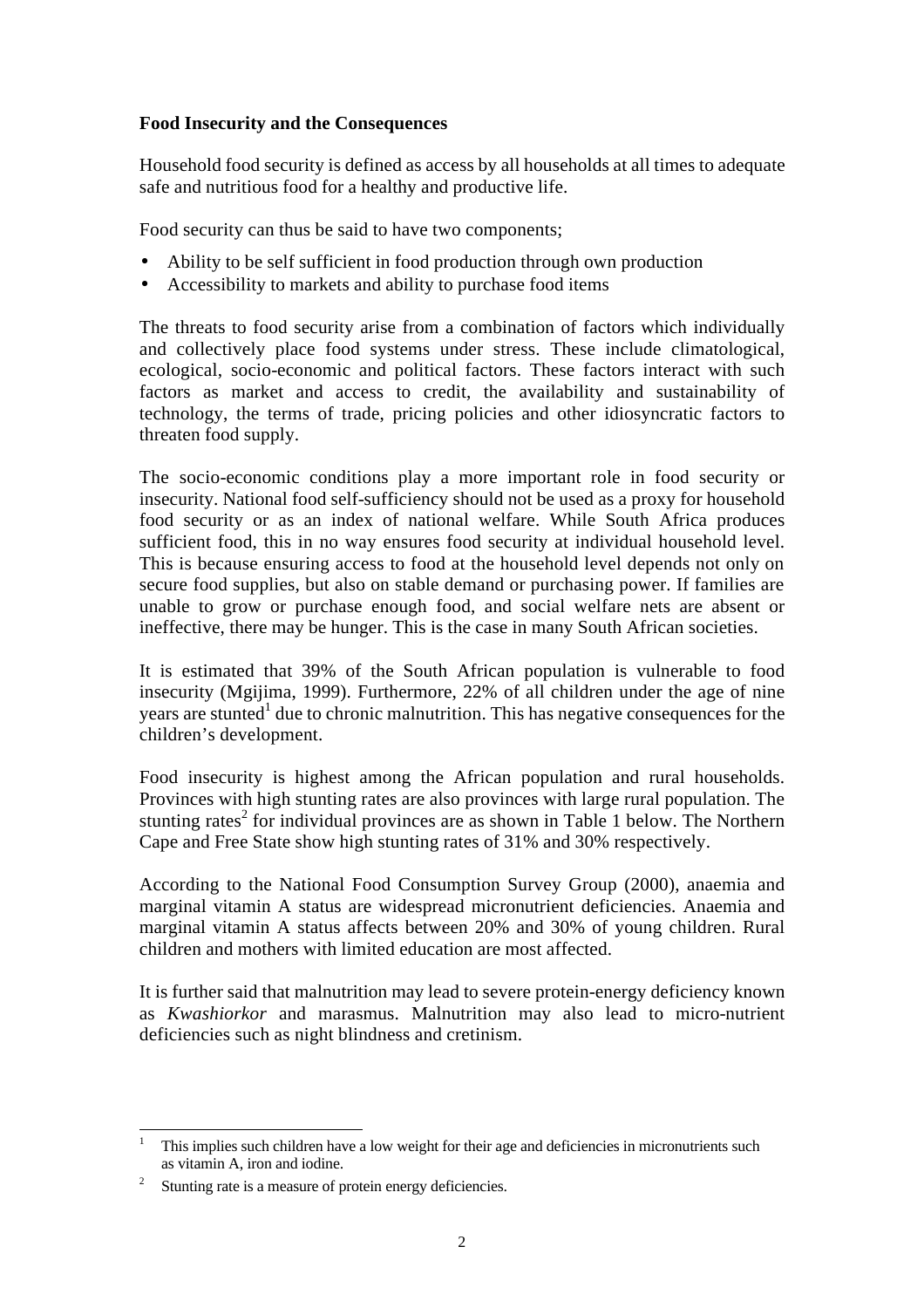| Northern Province   | 23 |
|---------------------|----|
| Eastern Cape        | 20 |
| <b>Free State</b>   | 30 |
| KwaZulu-Natal       | 18 |
| North-West          | 24 |
| Northern Cape       | 31 |
| Mpumalanga          | 26 |
| <b>Western Cape</b> | 14 |
| Gauteng             | 19 |
| South Africa        | 22 |

**Table 1: Stunting Rate Among Children Between Ages 1-9 Years**

Source: National Food Consumption Survey Group (2000)

McLachlan and Kuzwayo (1997) have identified inadequate dietary intake and disease as the most significant immediate determinants of malnutrition. Inadequate dietary intake may include inadequacies in total energy, protein, vitamin or mineral intake. Infectious diseases such as measles, gastro-enteritis and respiratory infections are commonly linked to malnutrition. Poor nutritional status reduces the immune system and increases individual's susceptibility to infections. Malnutrition therefore has serious health repercussions.

Malnutrition might be caused by not enough food in the home or not having enough time to prepared food. The most important factor though, is not having enough food in the household. Households adopt different strategies in the acquisition of food to feed the household. Such strategies include own production, food purchases using acquired income from employment, self-employment or social transfers. A household vulnerability to food insecurity is high if it has to use the bulk of its human, material and financial resources to meet food needs, with just a little or nothing left to address other basic needs like clean water or housing.

In South Africa, as in many other developing countries, food security is a concern. Among poor households, particularly in the rural areas, a significant number may be considered resource poor and therefore food insecure although South Africa is considered to be food self-sufficient. Women and children bear the long-term consequences of food insecurity because of the negative impact on their learning capacity and productivity in adult life (McLachlan and Kuzwayo, 1997).

## **Income and Expenditure of Households and Poverty Level in South Africa Unemployment**

Poverty continues to be the main factor in household food insecurity. Given that there are not many viable livelihood strategies available (particularly in rural areas), most poor households are highly dependent on wage incomes. Employment levels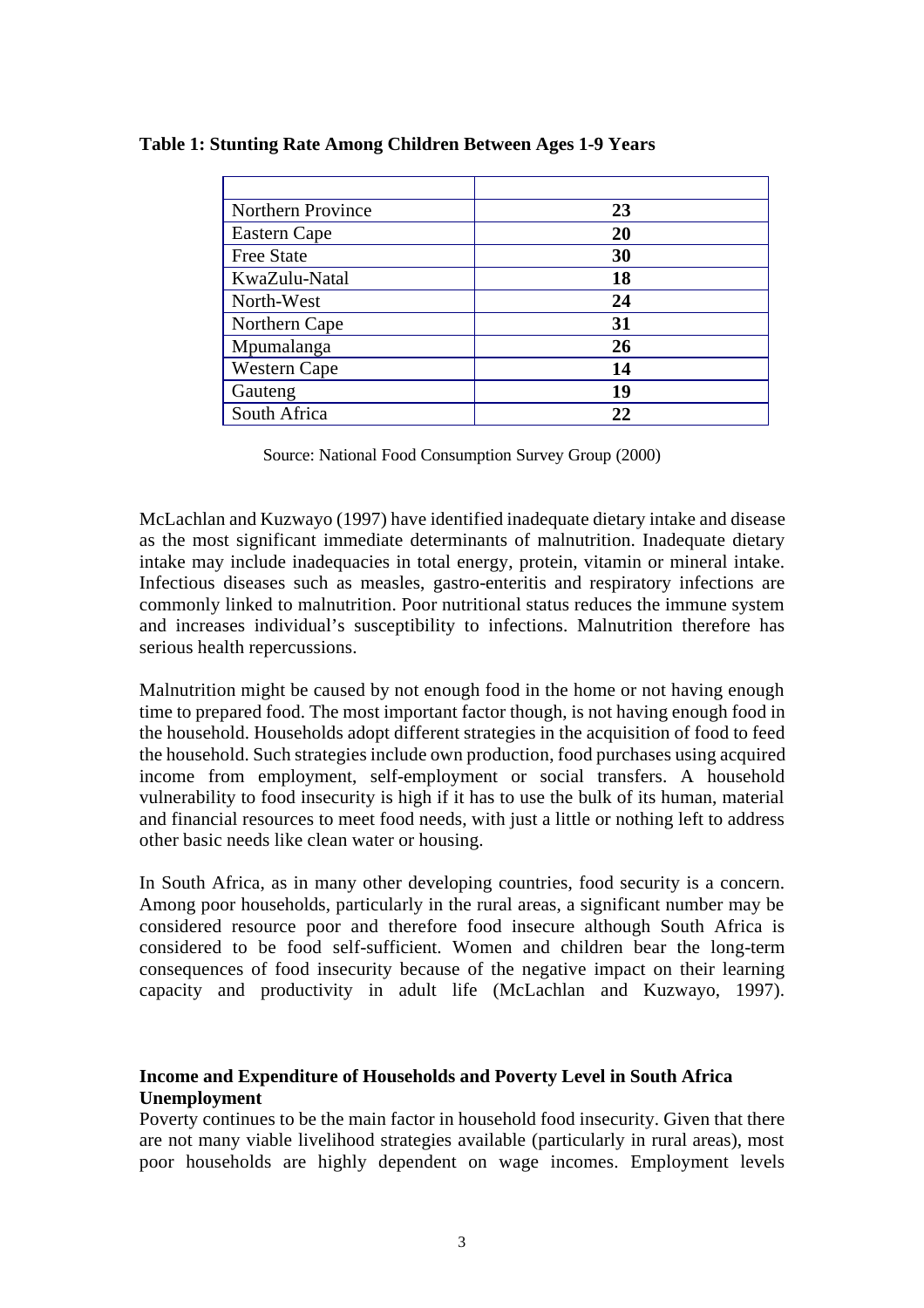therefore, influence poverty trends and hence food insecurity. The fewer the jobs, the lower the household incomes, and the higher the vulnerability to food insecurity.

According to information from October Household Surveys (OHS), there was an increase in the expanded unemployment rate from 34.4% to 36.2% between 1996 and 1999<sup>3</sup>. Statistics South Africa also reported an increase in the official unemployment rate<sup>4</sup> in South Africa from 20.3% in 1996 to 23.3% in 1999.

Joblessness trends shift as one moves from province to province. Statistics SA figures show the rate of unemployment reaching a high of 49% in the Eastern Cape and dipping to 18% in the Western Cape. In four provinces, the Eastern Cape, KwaZulu-Natal, Northern Province and North-West, the unemployment rates are higher than the national average.

## **Household Incomes<sup>5</sup>**

For those who are employed, wages tend to be too low to sustain them and their families. Wages constitute a large part of incomes in both rural and urban areas. A 1997 Rural Survey showed that wages accounted for about 39% of incomes in former homelands. In some provinces, that figure is as high as 48%. This indicates limited livelihood strategies and great dependence on wage incomes.

Income distribution in South Africa is among the most unequal in the world. The income information from the 1995 Income and Expenditure Survey (IES) has been adjusted to 2000 figures by multiplying by the Consumer Price Index (CPI). The assumption is that household income has grown by the inflation rate.

Based on this, the average annual household income is R33,428 or R2786 per month. However, About 6.9 million households receive monthly incomes<sup>6</sup> of less than R2500 in 2000. This is about 73% of all households. Only 27% receive incomes of more than R2500 per month.

A further breakdown indicates that about 46% of all households receive monthly incomes of R1000 or less per month. In other words, almost half of South African households earn a monthly income of R1000 or less. This has serious implications for standards of living and importantly food security of many households.

Rural households are also more vulnerable to poverty and food insecurity than urban households. According to the Income and Expenditure Survey, about 84% of rural households had monthly incomes of less than R2500 with 62% reporting monthly incomes of less than R1000. Only 21% of urban households earn less than R1000 per month. This is an indication that location has a close relationship to poverty. Furthermore, provinces that are more rural has a greater proportion of households earning less than R2500 a month relative to more urban provinces. For example, about

 3 In estimating expanded unemployment rate, statistics South Africa has classified those who were not looking for work, those unwilling to accept a suitable job if it were offered within a week, and those who have not taken active steps to find a job in the past four weeks as not economically active

<sup>&</sup>lt;sup>4</sup> The official unemployment rate represents people who are seriously looking for job

<sup>&</sup>lt;sup>5</sup> Details of household incomes are presented in the appendixes

<sup>6</sup> This is employment income including bonuses, commissions and allowances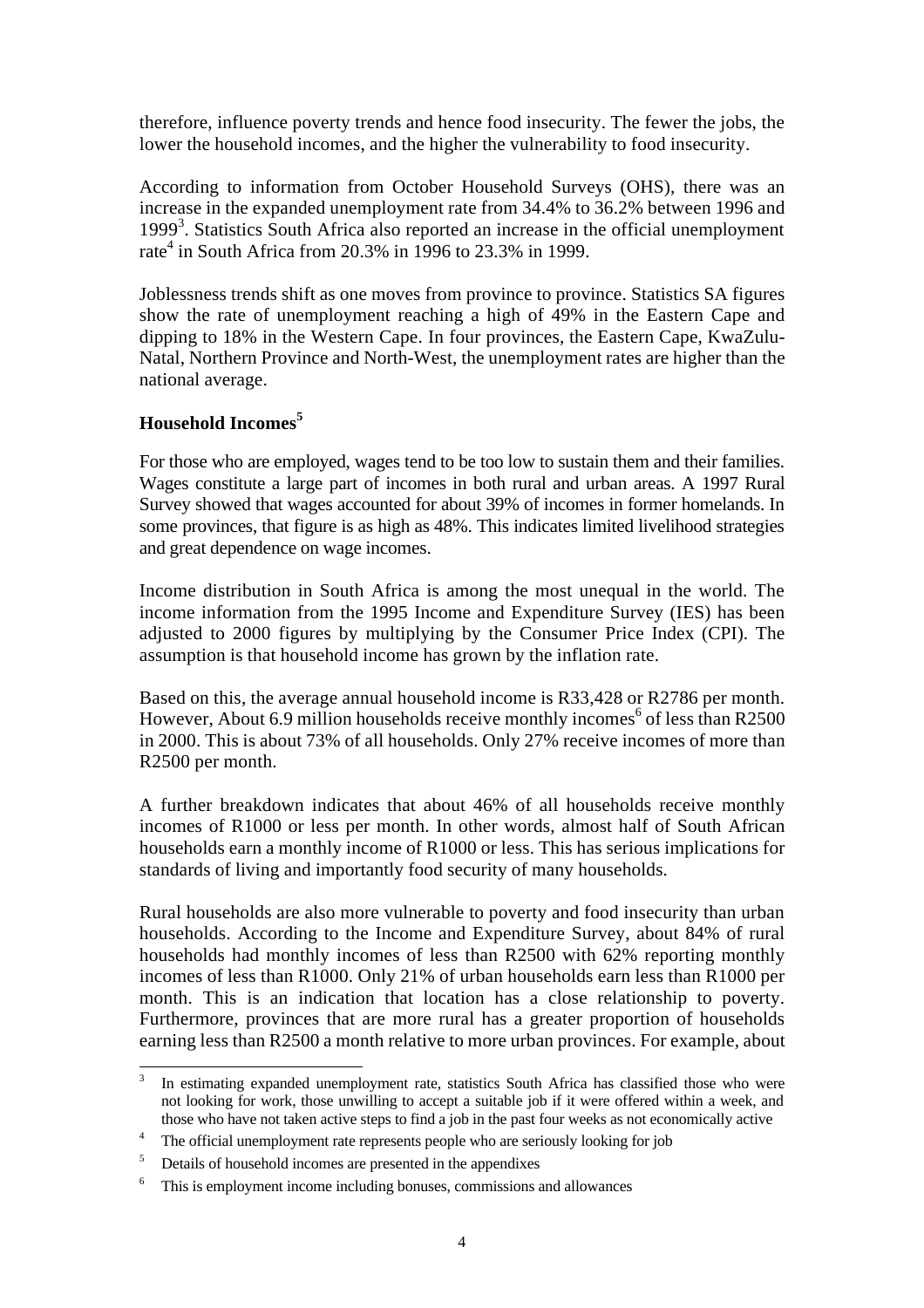45% of households in Gauteng earn less than R2500 per month, whereas as much as 83% of households in the Eastern Cape earn less than R2500 per month.

Household income also varies with household size. The proportion of households receiving less than R2500 a month decreases as household size increases from 1 to 4. The proportion, however, increases with increase in household size beyond 4. About 40% of all households receiving income of less than R2500/month have 5 or more members. Also, 18% of all households receiving less than R2500/month have 7 or more members. About 74% of households with 7 or more members receive an income of less than R2500 per month. However, this is relatively low compared to 83% of 1 memebr households receiving less than R2500 per month. Fifty-six percent of households with 4 members earned less than R2500 per month. Larger-sized households are therefore more vulnerable to poverty and food security than smallersized households.

It can be argued from the above that, rural households and large households are more vulnerable to poverty and consequently food insecurity and need to be targeted for poverty alleviating strategies and nutrition programmes.

# **Household Expenditure<sup>7</sup>**

As with income information, the household expenditure from the 1995 IES has been adjusted to 2000 values by multiplying by the Consumer Price Index (CPI). The adjusted information indicates that South Africans spend an average of R4518 per month on household goods. The average household expenditure is higher than the average monthly income of R2786. This indicates a gap between average monthly income and expenditure of R1732. Furthermore, about 73% of all households have incomes below R2500 per month. This is far below the average monthly expenditure.

Household expenditure has some relation to location. Rural households spend less on household goods than urban households. Rural households spend R2468 per month on average relative to R6133 for urban households.

Household expenditure also varies according to the province in which the household is located. Average household expenditure range from R7742 per month in Gauteng to R2665 in Eastern Cape. The average household expenditure for seven provinces, are below the national average of R4518 per month. Only households in Gauteng and Western Cape have average monthly expenditure of more than R4518.

The household size also has implications for household expenditure. Households with 4 members spend more on average, than households with less than or more than 4 people. As the household size increases from 1 to 4 members, household expenditure also increases. However, household expenditure decreases with an increase in household size above 4. Households with 7 or more members spend R3095 per month on average compared to a household expenditure of R5667 per month for fourmember households. The data further indicates that households with 2 members spend more relative to households with 7 members. This may imply that bigger sized households correspond to low income households.

 $\tau$ <sup>7</sup> Details of household expenditures are presented in the appendix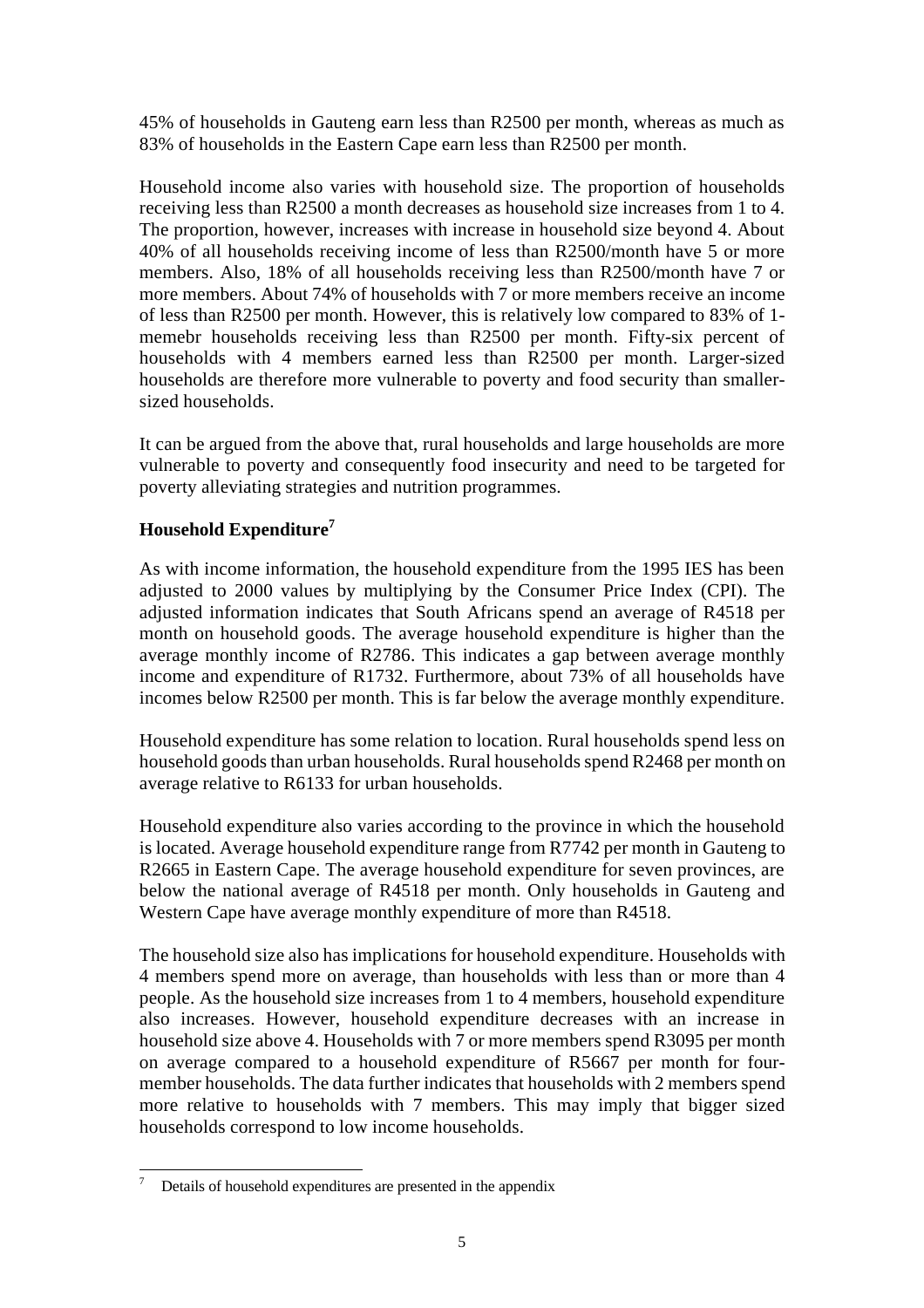## **Household Food Expenditure**

On average, 17% of total household expenditure is spent on food. Again there are variations across race, gender of household head, location and quantiles.

In terms of location, rural households spend less on food than urban households. Rural households spend R588 per month on food, which are about 23% of household expenditure. Urban households on the other hand spend R945 per month on food (about 15% of their household expenditure). This is not unexpected as rural households may be supplementing their food expenditure by own production. However, it must be mentioned that not all rural households supplement their food consumption with own production.

There are also variations in household food expenditure across provinces. The average household food expenditure is lowest in Free State and highest in Gauteng. Households in three provinces: Gauteng, Western Cape and KwaZulu-Natal, have higher average food expenditure than the national average of R788 per month. In terms of the proportion of food expenditure to total expenditure, households in Gauteng spend 13% of their expenditure on food whereas households in Eastern Cape spend 22% of their household expenditure on food alone. Households in Mpumalanga, Northern Province and Eastern Cape spend more than 20% of household expenditure on food alone.

The size of a household also influences the amount spent on food. Household food expenditure peak at a household size of 4 and decline with an increase in household size beyond 4. Households with 4 members spend R892 per month on food. Households with seven or more members, on the other hand, spend R811 per month on food. Thus, the larger the size of household, the higher the proportion of household expenditure allocated to food. Households with seven or more members spend 26% of their household expenditure on food whereas one-member households spend 16% of household expenditure on food.

Again rural households and larger-sized households have relatively lower food expenditure. This is, however, due to the fact that these household categories have the lowest incomes in society. These groups of households are therefore more vulnerable to food insecurity and malnutrition.

# **The Minimum Recommended Food Expenditure**

The minimum recommended food expenditure is the amount of money required to purchase enough food to satisfy the recommended nutrient amount. This is estimated on the basis of the Recommended Dietary Allowances  $(RDA)^8$ , the most commonly

<sup>8</sup> <sup>8</sup> The Recommended Dietary Allowances (RDA) are a set of nutrient standards. It represents the average daily intake of energy and nutrients considered adequate to meet the needs of the average healthy person under usual environmental stress (Bartoll, 1998). According to the RDA, each person's diet should satisfy a certain minimum amount of energy, proteins, minerals and vitamins. The major vitamins include vitamin A, vitamin B6, vitamin B12, vitamin C, vitamin D, vitamin E, vitamin K, Thiamin, Riboflavin, Niacin and Folate. The major required minerals include calcium, phosphorus, magnesium, iron, zinc, iodine and selenium.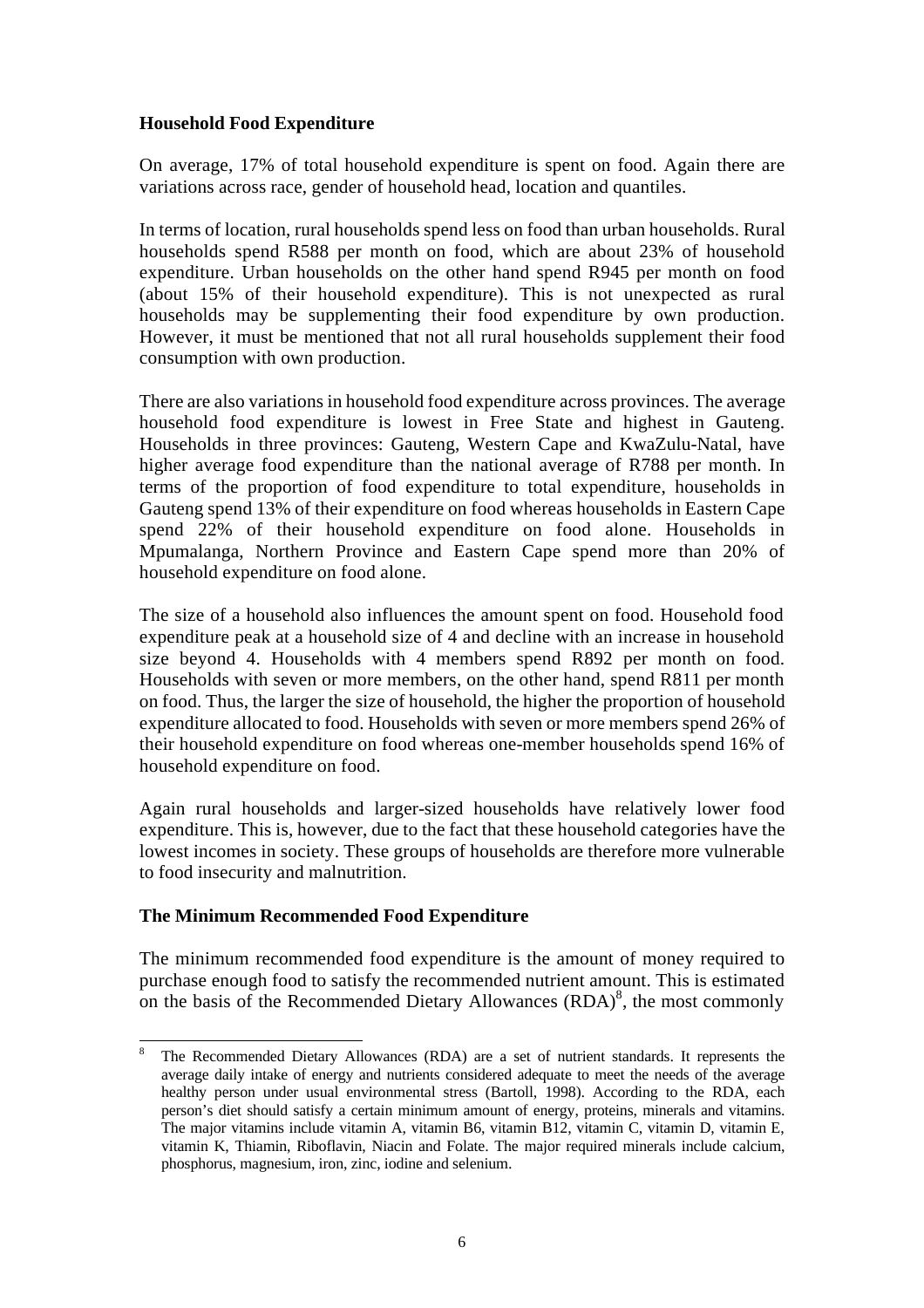purchased food items in South Africa<sup>9</sup> and the retail prices of the food items<sup>10</sup>. The following assumptions were made about the recommended dietary allowances.

- 1. The recommended dietary allowances for South Africans are the same as that of United States. Recommended Dietary allowances are yet to be established for the South African population. In the absence of that, I have adopted the United States RDA as a proxy for South Africa.
- 2. It is also assumed that all South Africans eat from home. This assumption is to provide a minimum estimated cost as possible since cooking own food is cheaper than eating outside home.
- 3. The recommended dietary allowances vary according to age and gender. The variation makes it difficult to calculate the minimum food expenditure per person. To overcome this, a weighted- average of recommended dietary allowances were estimated for the South African population. Weights were given for each age group and gender as per the RDA allocations. These weights were computed using the 1996 Census. The weighted-average RDA was used as a guide in determining the required combination of food items for a healthy diet. Food Composition Tables for South Africa<sup>11</sup> were used to determine the amount of energy, proteins, vitamins and minerals in a unit of each of the identified food items.

Table 2 below shows the food item combinations that provides nutrient levels closer to the RDA and the expenditure required to purchase the food items. Table 2 indicates that a minimum of R9.55 is required on average per person per day for the minimum recommended dietary intake in South Africa. This will amount to R286.5 per month<sup>12</sup>.

The monthly expenditure per household will increase according to the size of the household. Table 3 below indicates the estimated amount of food expenditure required for the minimum recommended dietary intake for different household sizes

# **The Food Expenditure Gap**

Food expenditure gap is the difference between household's actual food expenditure and the recommended food expenditure. It provides a guide as to how much additional money is required for a household to meet their dietary requirements.

The minimum food expenditure for a household of size 5 is estimated at R1432.50 per month. The average household size is 5 in South Africa. This implies that many households in South Africa need R1432.50 per month to feed the household with the recommended daily allowances. This indicates that average household incomes should be at least R1432.50 per month to ensure household food security.

<sup>-</sup><sup>9</sup> This information was obtained from the National Food Consumption Survey for South Africa conducted in 1999

<sup>&</sup>lt;sup>10</sup> Retail prices of food items for 1996 were obtained from Statistics South Africa. These were deflated to 2000 prices using the Food Price Index

<sup>&</sup>lt;sup>11</sup> Food composition tables for South Africa have been compiled by the South African Medical Research Council and provides information on the amount of nutrients in different food items.

 $12$  30 days is used to calculate the monthly expenditure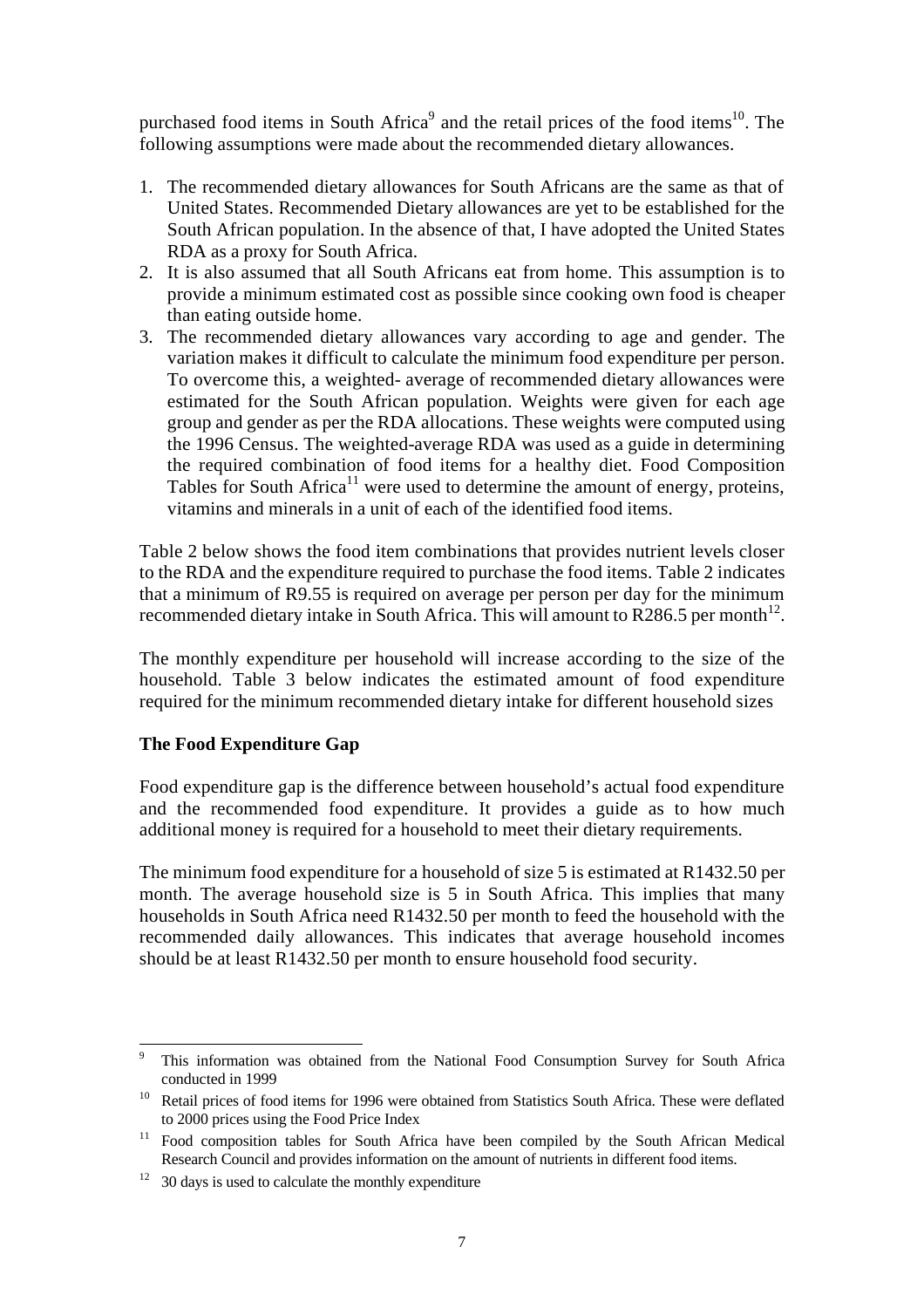| <b>Food Item</b>                      | Unit |                                | <b>Total Cost</b> |  |  |  |  |
|---------------------------------------|------|--------------------------------|-------------------|--|--|--|--|
|                                       | (gm) | Price/gm<br>(Cents)<br>(Rands) |                   |  |  |  |  |
| <b>Cereals &amp; Cereal Products:</b> |      |                                |                   |  |  |  |  |
| Bread (2 slices)                      | 60   | 0.372                          | 0.223             |  |  |  |  |
| <b>Cooked Rice</b>                    | 125  | 0.398<br>0.498                 |                   |  |  |  |  |
| Cooked mealies                        | 70   | 0.25<br>0.175                  |                   |  |  |  |  |
| <b>Vegetables:</b>                    |      |                                |                   |  |  |  |  |
| Potato                                | 120  | 0.238<br>0.199                 |                   |  |  |  |  |
| Cabbage                               | 20   | 0.186                          | 0.037             |  |  |  |  |
| Pumpkin                               | 40   | 0.263                          | 0.105             |  |  |  |  |
| Carrot                                | 20   | 0.327                          | 0.065             |  |  |  |  |
| <b>Fruit:</b>                         |      |                                |                   |  |  |  |  |
| 1 small orange                        | 120  | 0.343                          | 0.412             |  |  |  |  |
| Orange Juice                          | 200  | 0.500                          | 1.000             |  |  |  |  |
| <b>Milk and Milk Products:</b>        |      |                                |                   |  |  |  |  |
| Fresh milk                            | 300  | 0.336<br>1.008                 |                   |  |  |  |  |
| Yoghurt                               | 200  | 1.651                          | 3.302             |  |  |  |  |
| <b>Meat and Meat Products:</b>        |      |                                |                   |  |  |  |  |
| Poultry                               | 45   | 0.631<br>1.402                 |                   |  |  |  |  |
| Beef                                  | 45   | 2.249                          | 1.012             |  |  |  |  |
| Egg                                   | 22.5 | 0.968                          | 0.218             |  |  |  |  |
| Legumes:                              |      |                                |                   |  |  |  |  |
| <b>White Beans</b>                    | 60   | 0.753<br>0.452                 |                   |  |  |  |  |
| <b>Fat and Oil:</b>                   |      |                                |                   |  |  |  |  |
| Cooking Oil                           | 10   | 0.641<br>0.064                 |                   |  |  |  |  |
| Margarine                             | 10   | 1.050                          | 0.105             |  |  |  |  |
| <b>TOTAL</b>                          |      |                                | 9.55              |  |  |  |  |

# **Table 2: A Healthy Diet and Expenditure per day**

Source: Authors' estimations based on the Recommended Dietary Allowances.

# **Table 3: Household sizes and the Estimated Minimum Food Expenditure, 2000**

|               | 286.50  |
|---------------|---------|
| $\mathcal{D}$ | 573.00  |
| 3             | 859.50  |
|               | 1146.00 |
| 5             | 1432.50 |
| 6             | 1719.00 |
| ⇁             | 2005.50 |
| 8             | 2292.00 |
| 9             | 2578.50 |
| 10            | 2865.00 |

Source: Authors' estimations based on the Recommended Dietary Allowances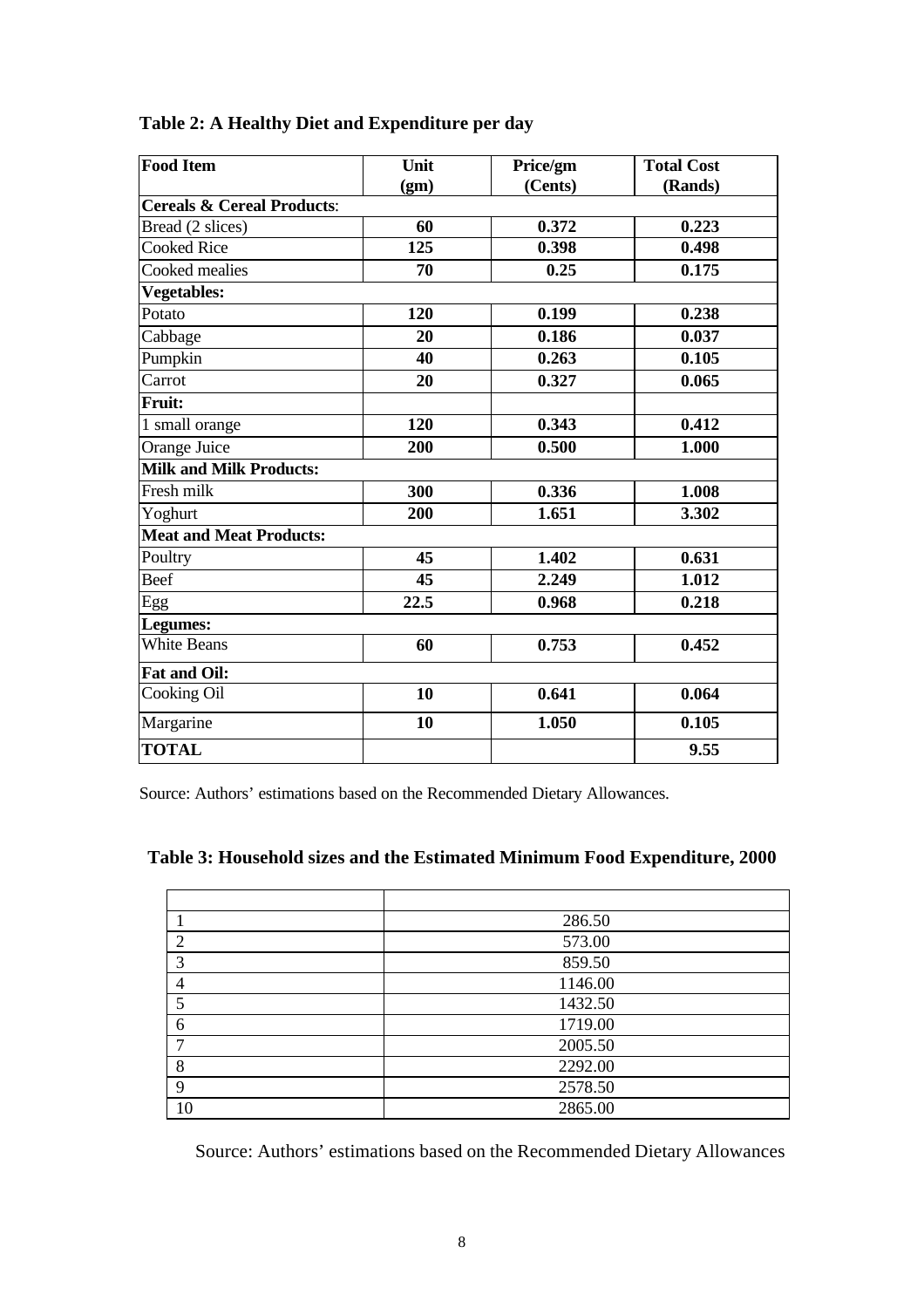As discussed earlier, more than 50% of the population is receiving incomes of less than R2500 per month and 30% of all households are receiving incomes of less than R1000 per month. In other words, 30% of all households cannot even meet the basic food requirements with their income and this has serious implications for malnutrition.

## **The Minimum Food Expenditure and the Food Gap in South Africa**

As indicated in Table 4 below, comparison of household food expenditure to the minimum recommended food expenditure show that households of size 1 and 2 are currently spending more on food than the recommended minimum amount. As the household size increases the gap between the recommended and actual food expenditure increases. For a five-member household, an additional average income of R553 is needed per month to meet the recommended dietary allowance. Considering that the average household size is five in South Africa, the food expenditure for each household should be increased by R553 to ensure a healthy diet for each household.

| <b>Household Size</b> | <b>Recommended</b> | <b>Actual average</b> | <b>Food Expenditure</b> |  |
|-----------------------|--------------------|-----------------------|-------------------------|--|
|                       | monthly food       | monthly food          | Gap                     |  |
|                       | <b>Expenditure</b> | expenditure           |                         |  |
|                       | 286.50             | 424.55                | $-138.05$               |  |
|                       | 573.00             | 762.53                | $-189.53$               |  |
|                       | 859.50             | 818.16                | 41.34                   |  |
|                       | 1 146.00           | 892.14                | 253.86                  |  |
|                       | 1 432.00           | 879.62                | 552.88                  |  |
| 6                     | 1719.00            | 803.57                | 915.43                  |  |
|                       | 2 005.50           | 810.91                | 1 194.50                |  |

**Table 4: The Minimum Food Expenditure and the Food Gap, 2000**

Source: Authors' estimates

As illustrated in Table 4 above, the food expenditure gap widens as the household size increases. The extent of the gap is also an indication of the extent of food insecurity and malnutrition. It can therefore be said that, larger-sized households are more vulnerable to food insecurity and malnutrition than smaller-sized households.

# **The Social Security System and Food Security**

With unemployment increasing in South Africa and average real household incomes decreasing against increasing food expenditures, it is important that some kind of government transfers or social welfare system be established in South Africa to cater for the very disadvantaged in society.

However, will raising total consumption expenditures (a proxy for income) reduce malnutrition? It is hypothesised that raising household incomes will contribute to higher calorie intake and better nutritional status. Income augmenting and related wage and employment policies can be hypothesised to improve nutritional outcomes even if income elasticities of demand for calories are low. In a study in Cote d'Ivoire, it was found that in both rural and urban areas, income is an important determinant of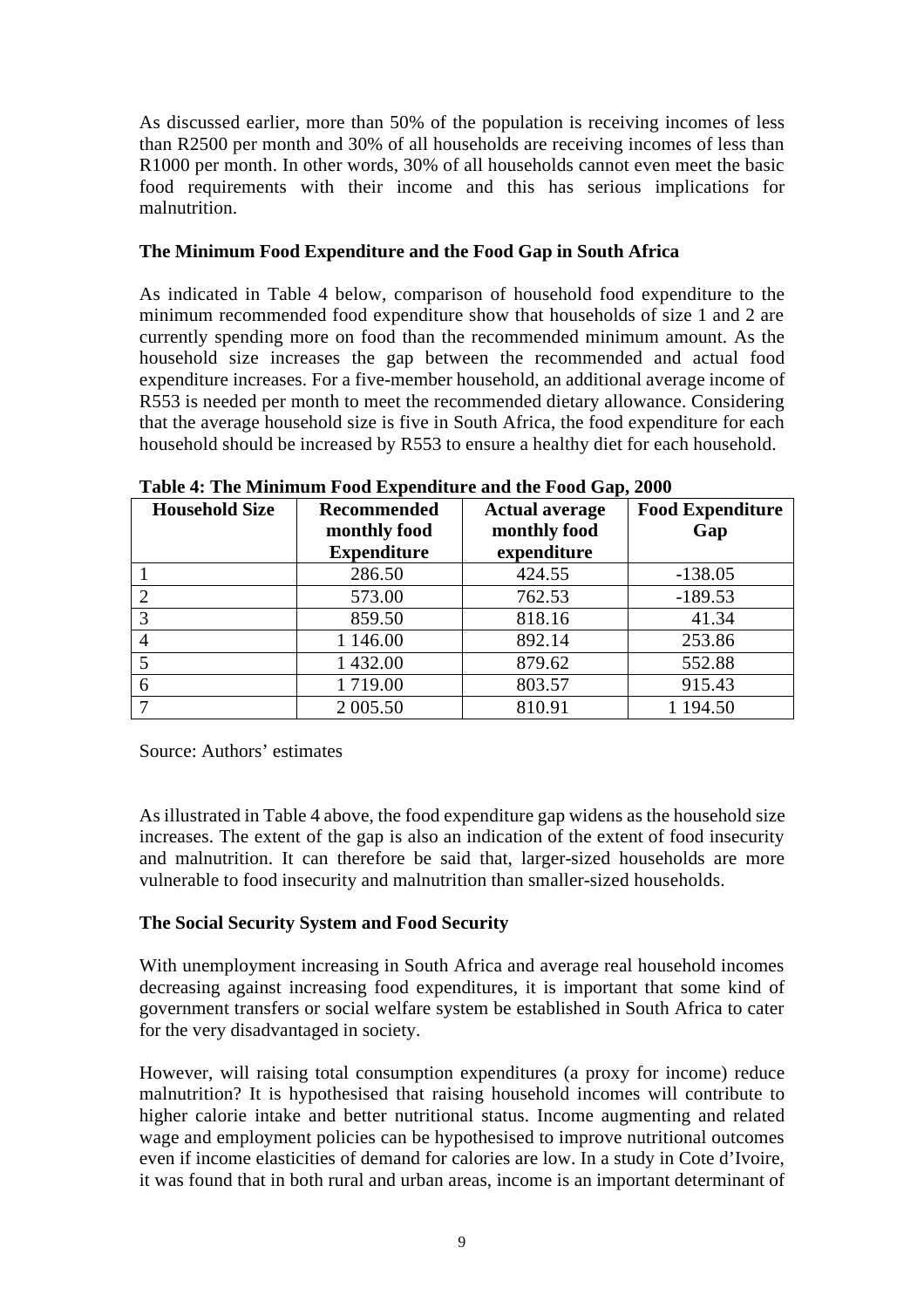long-term nutritional status (Sahn 1994). Raising the expenditure levels of households is therefore a key element to any effort to reduce chronic malnutrition.

South Africa has basic social security system comprising social assistance grants and social insurance payments. Social assistance grants are available to all resident citizens subject to a means test. War veterans, old age and disability grants are the most common. There is also the sickness insurance scheme for workers sponsored by the government.

Currently social security and welfare services constitute a significant poverty alleviation measure of the South African government. Compared to other middle income developing countries, South Africa is said to have an advanced social security system both in terms of coverage against contingencies and spending ratios (Berg, 1997). However, South Africa is also one of the developing countries with a very bad record of poverty and inequalities. Furthermore, the South African social security system, fall short to that described in *Article 26* of the Constitutional Rights of children (CRC) which states that parties shall recognise for every child the right to benefit from social security including social insurance, and shall take the necessary measures to achieve full realisation of this rights in accordance with the national law. The main social security grants currently in operation in South Africa are Old Age Pension, War veterans pension, Disability grant, Child support Grant, Caredependency grant, Foster Care grant. Grant-in-aid

Old Age Pension, as in many countries, provides income security for older people in South Africa and it is one of the three main categories of social grants in the country. People who qualify for old age pension includes any South African citizen, 60 yrs old (for females) or 65 yrs old (for males). The state pays a maximum of R540 to the aged based on the above qualification criteria and a means test. The maximum pension amount increased in nominal terms by 21% between 1996 and 2000. The old age grant has been very critical for the survival of many households, particularly rural households where members of the household may be unemployed.

War veteran grants also provide income security to those who went to war. These are South Africans who are 60 years old, disabled and have served full-time in wars between 1914 and 1945. However, any eligible person receiving another social grant, like old age grant or disability grant, is not qualified for the war veteran grant. The maximum amount paid for this grant is R538 per month based on a means test. The maximum amount payable per month for war veterans increased from R448 to R538 between 1996 and 1999. This represents a nominal increase of 20%.

The child support grant is probably the only grant that benefits the child directly. This was introduced in 1998 to replace the state maintenance grant. The Child Support grant is an attempt by the state to reach as many poor South African children at possible at a much lower costs than the state maintenance grant. Children 7 years old and younger qualify for this grant. This is a change from the old state maintenance grant where anyone aged 18 years and younger was eligible. The child support grant also does not have any allowance for parents as opposed to the state maintenance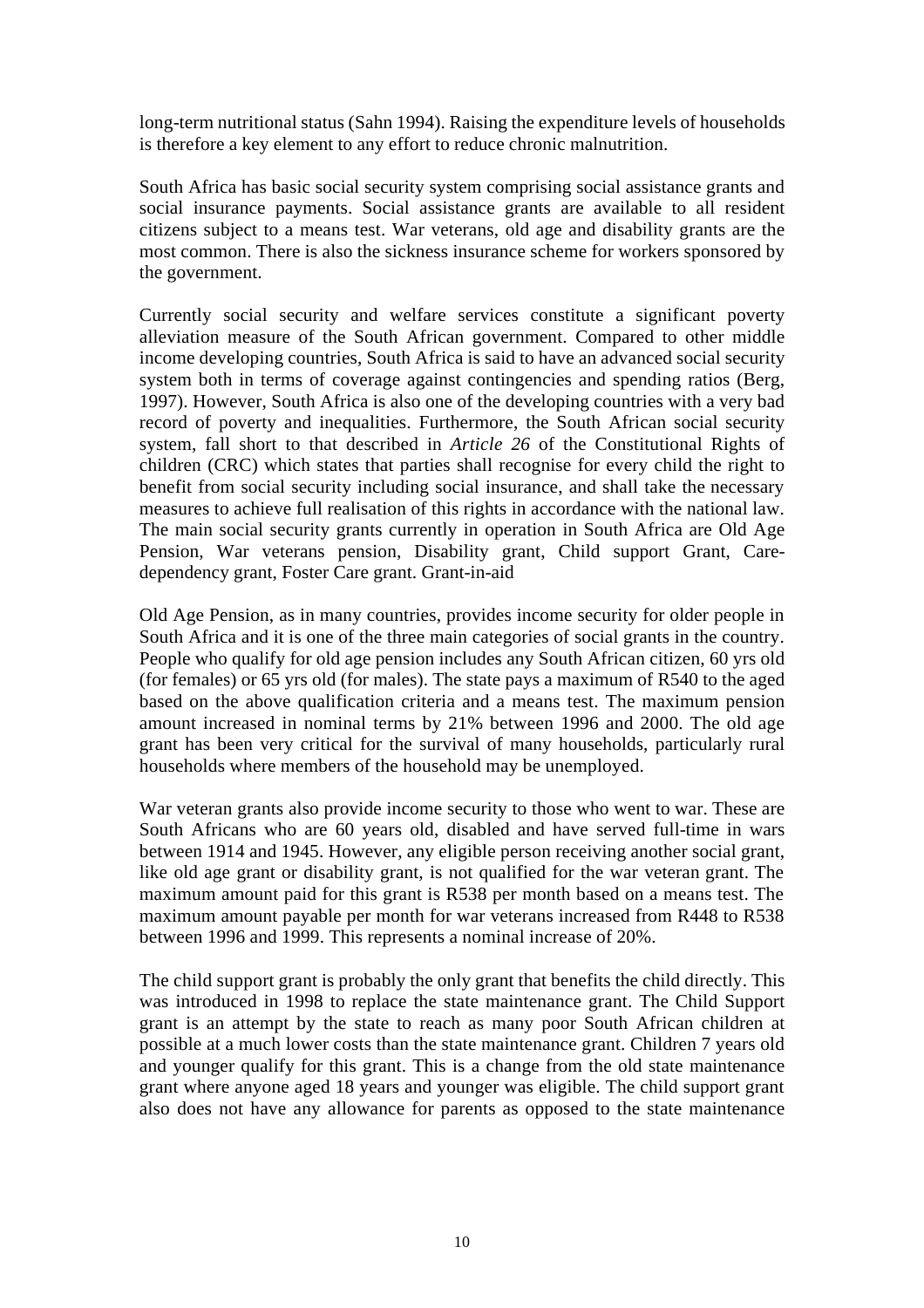grant where mothers were also receiving grants. A grant of R100 per month is payable to a primary caregiver<sup>13</sup> of a child or children under the age of 7.

Foster Child Grant is also another grant that benefits children. It is payable to a foster parent or parents in respect of a foster child who has been placed in their custody in terms of the *Child Care Act.* Foster parent and child should be a South African and the child should be under 18 years. The maximum amount payable per month for a Foster Child Grant is R374.

Care dependency grant is also a grant payable to the parents or foster parents of a care-dependent child between the ages of 1 and 18 years, who due to severe mental and/or physical disability, needs full time care. The care dependency grant does not exceed R520 per month per child.

Disability Grant is paid to any South African, 18 years or older, who owing to his or her disability is unable to obtain employment or does not have any other resources to support him or herself. Any disabled person receiving other social grants does not qualify for the disability grant. The maximum monthly amount payable for disability grant is R520. This also increased by 20% between 1996 and 1999.

At the moment there is no social security provision for unemployed South Africans apart from a few covered by the contributory scheme. The question should be asked whether social security grants be extended to the unemployed. This is the most obvious way for government to provide a minimum standard of living to nearly all its people. Proposals to extend social security grants to the unemployed have been rejected mainly on grounds of government's' budgetary constraints.

The social security system is inadequate in addressing food security and ensuring that every citizen is able to meet minimum dietary requirements to avoid malnutrition. There is therefore a clear need for income supplement to ensure that malnutrition, particularly among children is curtailed.

# **Nutrition Programmes in South Africa**

Apart from income augmenting strategies to reduce incidence of malnutrition, other approaches have been used around the world to address the problem of malnutrition. Considering the fact that income-augmenting strategies are rare in many developing economies, nutrition programmes, particularly feeding schemes have taken more prominence in the fight against malnutrition in many developing countries. Feeding schemes, in particular have become more popular with policy makers with the argument that income supplement does not always reach the intended target, particularly children, who are most vulnerable to malnutrition. Income supplements may not necessarily ensure food security as household heads may spend the money on other non-food items. Feeding schemes, particularly school feeding schemes have been employed in many countries to alleviate malnutrition among children. South Africa is no exception with the pressure on the government for financial austerity.

<sup>13</sup> <sup>13</sup> A primary caregiver is any person who takes primary responsibility for the daily care needs of the child or children and not necessarily related to the children.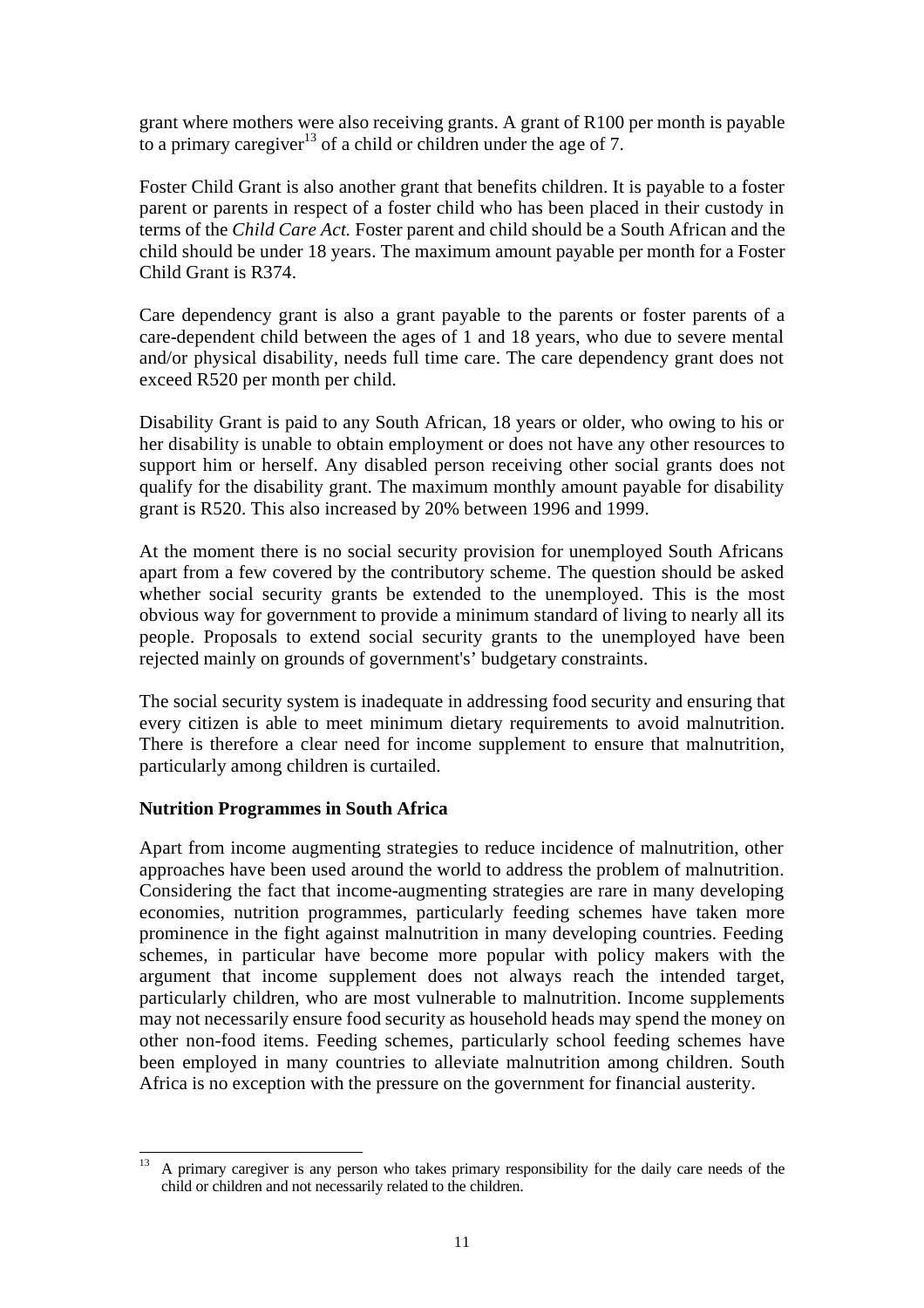South Africa's nutrition programmes date back to the 1940's when the National Nutrition Council (NNC) was established with the aim of advising government departments about nutrition issues. The other function of the council was to oversee the implementation of action-oriented, comprehensive and sectorally integrated nutrition policies and programmes. The strategies included support to small-scale farmers, improved marketing of basic foodstuffs, school feeding schemes, direct food aid, and nutrition surveillance. The NNC worked hard to have a National Department of Nutrition established. However, both the NNC and the department died a natural death in the 1970s. The demise of these two institutions coincided with the coming into power of the National Party whose apartheid policies meant that as long as whites were not affected nutrition was not an issue.

A committee for the development of food and nutrition strategy for Southern Africa was appointed in 1989 and produced a draft policy on food security and nutrition. In 1990, a Nutrition Development Programme was established to implement a food aid programme. This programme was later renamed the National Nutrition and Social Development Programme (NNSDP). Below are the details of this programme together with other nutrition programmes that are currently operating in South Africa.

## **The National Nutrition and Social Development Programme (NNSDP)**

The programme was established in 1990 to serve as a safety net for people considered likely to be affected by the proposed value added tax (VAT) on basic foodstuffs. Its functions later on included the ability of communities to achieve and sustain selfreliance with respect to their basic needs like water, shelter, clothing and nutrition needs. Funds of the programme are distributed through provinces on the basis of the population size and estimates of income for the province. The implementation of the propramme is at local level through non-governmental organisations (NGOs) and Community-Based Organizations (CBOs). Despite its increasingly broadened vision the programme remains essentially a food distribution programme.

The contribution of the NNSDP to household food security and reduction of malnutrition is either modest or in doubt. The major weaknesses of the programme are its narrow focus on food relief, poor targeting and administrative incapacity. The programme lacks personnel and systems, resulting in non-disbursement of funds in the provinces. Only 18% (R65m) of the annual budget of R360m was spent in the first 6 months of 1996/97 financial year. Where money was disbursed (for example in Gauteng) it reached very few beneficiaries (2.5%). The benefits were also less than 20% of the minimum living level. The programme was reviewed in 1994 to make it part of a community based nutrition programme, and today it is popularly known as the Community Based Nutrition Programme (CBNP).

### **Primary School Nutrition programme (PSNP)**

This was a Presidential Lead Programme under the Reconstruction and Development Strategy Framework established in April 1994. Its aims were to improve primary school pupils' active learning capacity, alleviate temporary hunger, educate pupils about nutrition, improve micronutrient intakes and enhance broader development initiatives. By November 1997 the focus was enhancement of food intake directly through provision of supplements.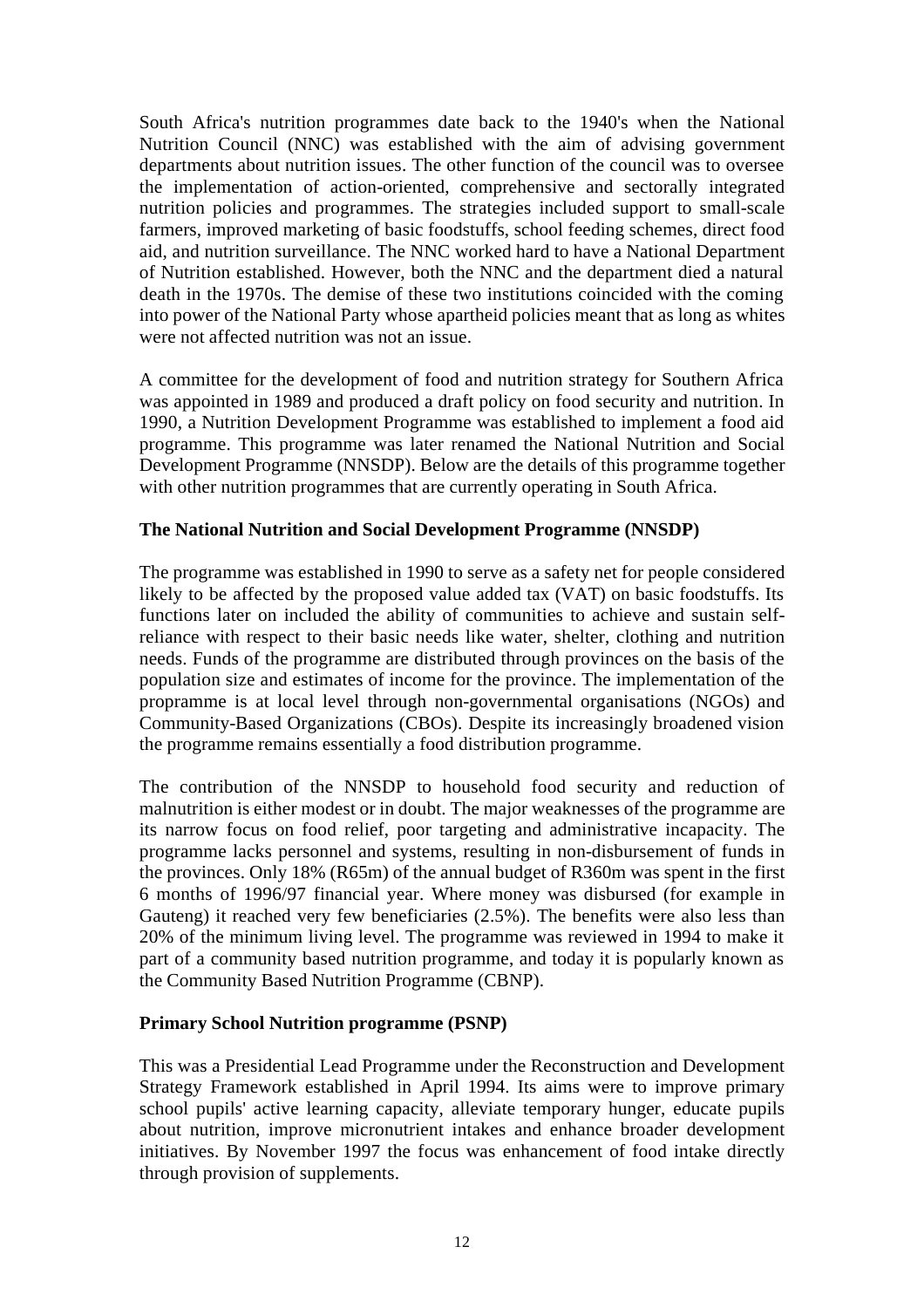The main component of the PSNP is the Primary School Feeding Scheme (PSFS). The performance of the PSFS is therefore indicative of the performance of the PSNP.

The amount allocated to the PSFS has remained relatively stable since 1994/95 financial year. It was R472.8 million in 1994/95, increased to R500 million in the following two years and declined to R457.9 million in 1999/2000. Funds for the 1998/99 and 1999/2000 financial years for the PSFS were obtained from Conditional Grants as opposed to the previous years where funding was allocated from the Rural Development Programme (RDP). The total budget allocations to the PSFS have never been fully spent since its inception. Only 29% of the budget allocation were spent in 1994/95. However, this proportion increased to 81% in the 1997/98 financial year but decreased again in 1998/99.

According to information from the Provincial Departments of Health, the target of the number of beneficiary learners has never been reached. The ratio of those benefiting to the target of the programme has ranged between 80% and 89% since its introduction. The number of schools reached is also less than the number of schools targeted. The proportion of reached schools to targeted schools has also ranged between 77% in 1996/97 to 90% in 1998/99.

The 1999 OHS indicates that about 4.26 million children (aged 7-15 years) received free food through feeding schemes. This represented 45% of children in South Africa. About 90% of all children who benefited from feeding schemes in 1999 were blacks. About 31% of all urban children received free food through feeding schemes compared to 56% of rural children.

**Table 5: Children in School and Receiving Free Food through a School Feeding Scheme by race (1000)**

|                                | African | <b>Coloured</b> | Indian | White | <b>Total</b> |
|--------------------------------|---------|-----------------|--------|-------|--------------|
| Received Free Food             | 3819    | 376             |        | 33    | 4261         |
| Did not Receive Free Food 3345 |         | 339             | 162    | 595   | 4446         |
| Total                          | 7164    |                 | 89     | 628   | 8707         |

Source: Statistics South Africa, *October Household Survey 1999*

Although there are feeding schemes in South Africa, several households go hungry every day due to lack of money to purchase food. According to the 1999 OHS, about 1.13 million households with children under 7 years old went hungry due to lack of money to buy food. This is about 11% of all households. The situation is even worse in rural areas, where 16% of households with children under 7 years old went hungry as a result of their inability to purchase food. Another 2.3 million households with people aged 7 years and older could not afford to purchase food and consequently went hungry. This represents about 22% of South African households. In other words, 22% of households could not feed themselves. As expected the ratio is relatively higher in rural areas where 26% of households with people aged 7 years and older went hungry as a result of lack of money for food.

### **Integrated Nutrition Strategy (INS)**

The Integrated Nutrition Strategy was developed in 1994 as a multi-sectoral programme under the auspices of the Department of Health. The programme focuses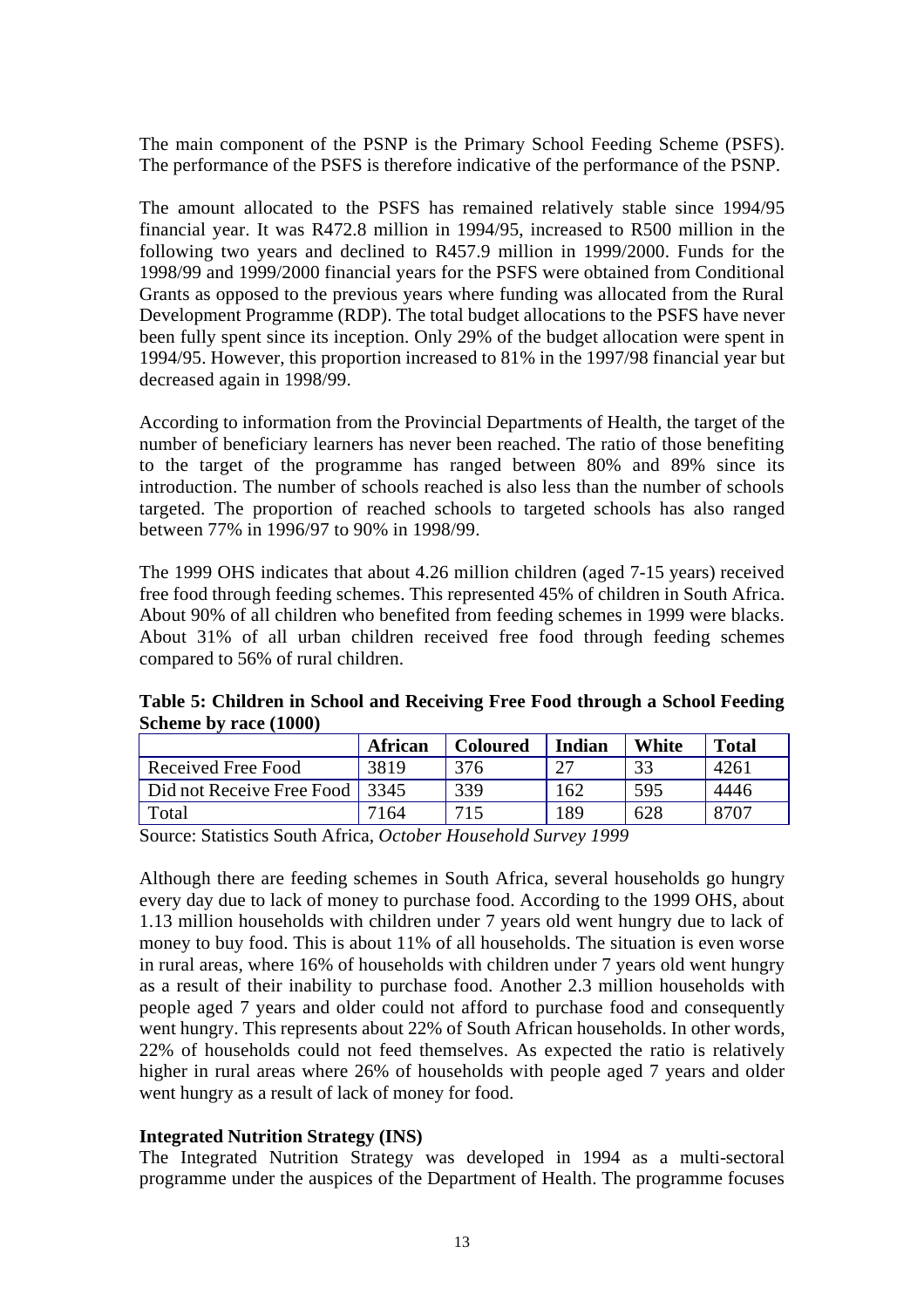on specific initiatives within the health sector including the restructuring of existing programmes. Much attention is being placed on anthropometric data, food prices, food production, land, incomes, employment and food consumption. The strategy proposes the incorporation of the various nutrition programmes into a new integrated programme. The integrated programme combines interventions of various sectors to achieve nutrition objectives.

The government is currently moving towards phasing out the school feeding scheme and replacing it with programmes and projects that would lead to self-sufficiency with regard to people's food and nutrition needs.

## **Land Reform and Food security**

Social Welfare Programmes and feeding schemes are not sustainable in the long-run in light of increasing government debts. The Integrated Nutrition Strategy (INS) is therefore critical for food security in the long-run. The INS highlights land, among others, as an important factor in food security. This is because there cannot be own production and household food security if households do not have access to land. Many rural people depend very much on wage incomes. Employment in other words is important in most rural areas. But as farm jobs are slashed and poverty spreads and deepens, vulnerability to food insecurity also increases. Those who are able to work but unemployed do not have access to any social welfare programmes and very vulnerable to food insecurity. Such people can significantly reduce their vulnerability to food insecurity with access to land for own production and sales.

According to the 1997 rural survey, as many as 71% of people in rural areas in former homelands had access to land for farming. Majority of the people with access to land, were engaged in subsistence farming. Although very little income was generated from the sale of a variety of crops, livestock and animal, such households could supplement their food intake with own production. The 1999 October household survey also indicates that about 7.96 million produce agricultural goods for own consumption and income. About 81% however, produce agricultural goods mainly for own consumption. This is quite important for food security.

Whereas the rural survey of 1997 estimated that farming in rural areas ( exhomelands) contributed only 2.7% of household, other studies had estimated a higher contribution of cultivated land to household income (Makhura et al 1998; Ardington and Lund 1996) . Makhura et al (1998) estimated that 27.7% of total household income is generated from the sale of agricultural produce. This does not include the value of own consumption. Ardington and Lund (1996), also found in a survey that for those households with access to land, agriculture contributed about 16-20% of total household income.

Aliber (1996) calculated a conservative annual figure of R630 per household in 1996 as the total risk diffusion benefit from land reform in South Africa. This is the benefit from reduced income variability as a result of households having access to land. In a study conducted to monitor the quality of life of land reform beneficiaries, it was concluded by May *et al* (2000) that land reform has potentially reduced the poverty rate in rural areas by 1%. Although this figure is small and questionable, the bottom line is that land reform can reduce poverty and lower the vulnerability to food insecurity. Bonti-Ankomah (2000), in ascertaining the feasibility for transferring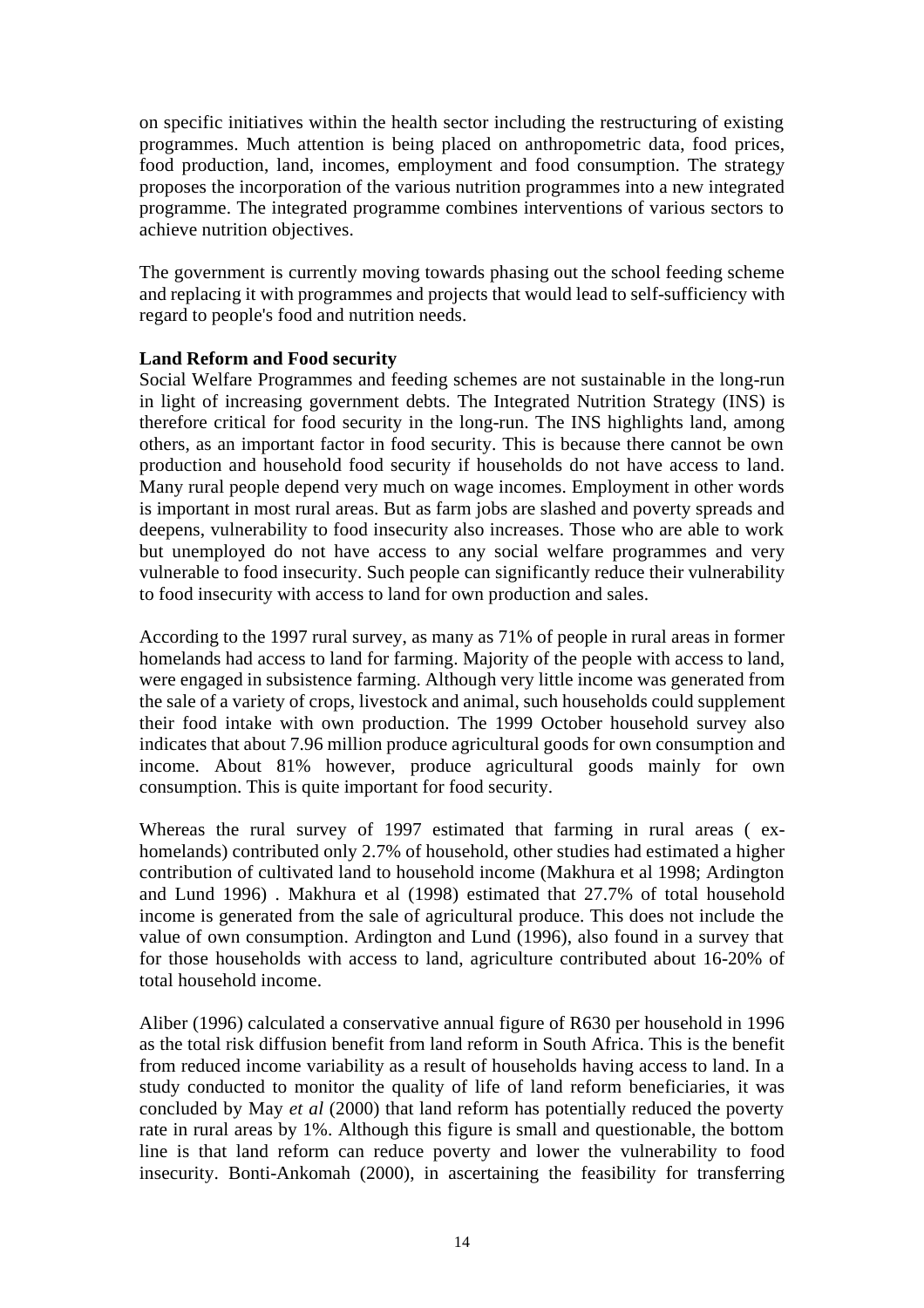certain categories of land to rural communities in Klipspruit, Kransbank and Sulphursprings in Mpumalanga, found that such transfers can potentially lead to net present values of R718.6, R1321 and R1254 per household per year respectively. Again these are low figures but can be attributed to the size of land and the number of beneficiaries involved. The bigger the size of land, and the smaller the number of beneficiaries, the higher the farm income per household and the lower the vulnerability to food insecurity. This is supported by Mlambo (2000), who in his study of determinants of poverty using multivariate regression, concluded that rural households with a sizeable amount of land are better off and are less likely to be poor and food insecure than those with marginal land or without land.

Most of the above studies, however, have considered only agricultural production in estimating household incomes from land. Land on the other hand can be used to create other rural livelihoods. Rural people throughout the world make use of the wild and domestic plant around them. These livelihoods include the collection of wild resources such as fuelwood, edible herbs and fruits, bushmeat, medicines and others either for direct consumption or for sale (Shackleton 1999). This is critical for food security.

International experience also shows the importance of access to land and land reform in alleviating poverty and hence food security.

The consequence of the Chinese land reform programme was that there was a fast reduction in income-based absolute poverty from roughly 60% before land redistribution to an average of approximately 6-11% in 1979-81. There has also been a sustained reduction in the number of the poor from about 240 million to about 50-80 million over the period. Furthermore there has been a sustained high rate of agricultural growth, crop yields and per-capita food grain production (El-Ghonemy, 1990). This also implies food security for the majority of the population who had access to land.

South Korea also experienced considerable improvement in livelihoods after land reform. The South Korean land reform programme resulted in 60% of the total cultivated land area and an improved Gini coefficient of land redistribution from 0.729 to 0.384 between 1945 and 1965. The growth rate of agricultural output reached an impressive level by international standards. Average annual rate of food production increased by 4%. Average farm income per household also increased by 51.4% between 1963 and 1975 and the Gini coefficient in income in rural areas was at a low level of 0.298. Poverty was thus reduced at a fast rate of 20% per decade between 1945 and 1950 and 10% per decade from 1965 to 1978 (El-Ghonemy 1990).

Land Reform in Latin America and Africa gives mixed results of their impacts on poverty and food security. This can be attributed to the fact that most of the land reform programmes in Latin America and Africa has been partial reforms in the sense that land redistribution was the main focus and not much support was given to beneficiaries. This is in contrast to most land reform programmes in East Asia, where additional support was an important part of the programme. Additional support for land reform beneficiaries is therefore important.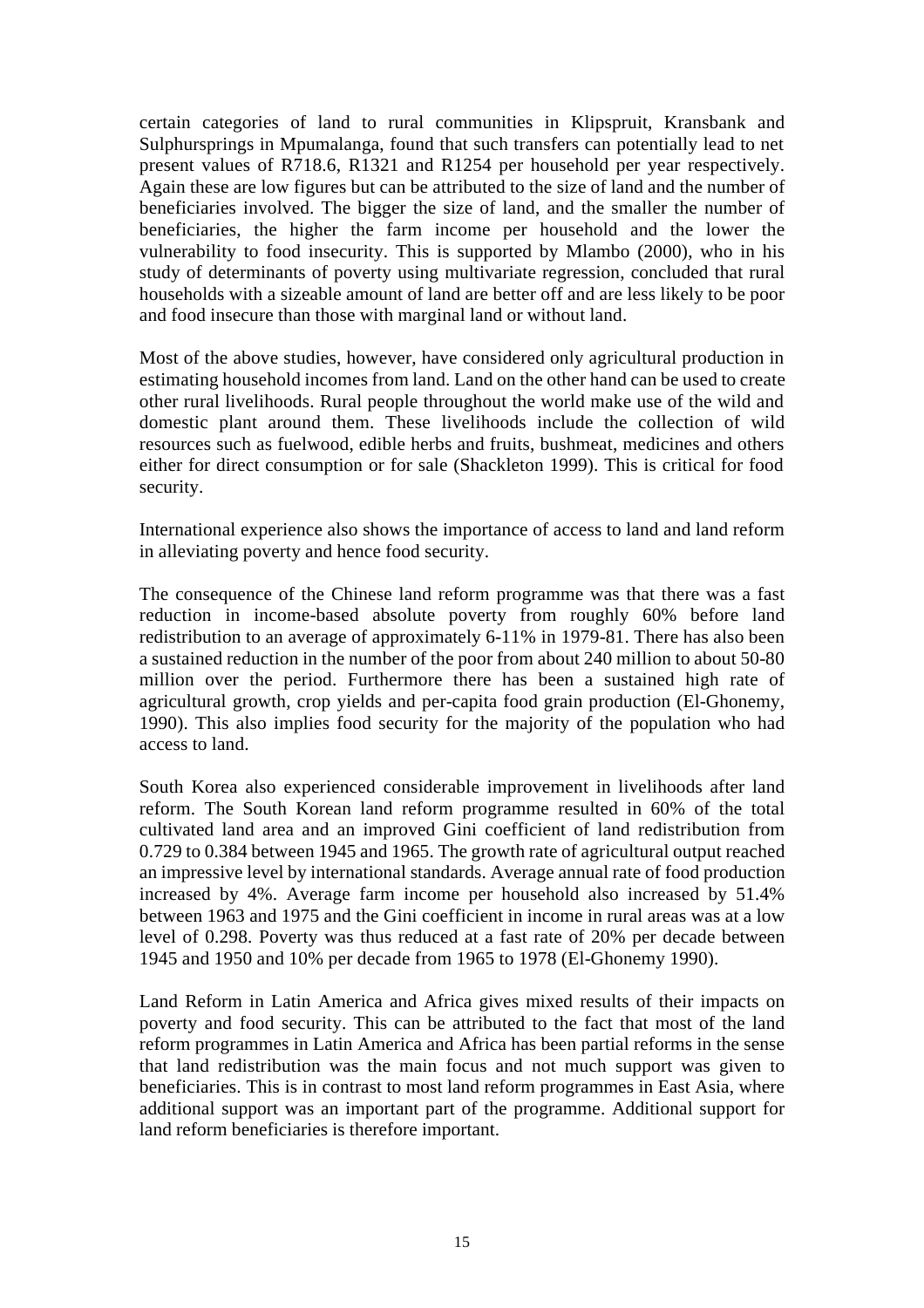Most land reform programmes in Latin America and Africa also adopted collective production for beneficiaries. As discussed before, the number of beneficiaries on one piece of land has implications for sustainability and poverty alleviation.

## **9 Summary and Conclusions**

Poverty has grave implications for food security. Unemployment continues to increase and household incomes are low to sustain many households. The result is that many South Africans are poor and food insecure. Those most vulnerable to poverty and food insecurity are rural people and larger-sized households and children. The effect of food insecurity has been stunting in many children. The stunting rate of 22% among South African children between 1-9 years is quite high. This is a concern.

This paper shows that the food expenditure of many South Africans is far below the food expenditure necessary to meet the recommended dietary allowances. At least R9.55 is required for each person every day. This translates into R286.5 per person per month.

The study also estimated the food gap, which is the difference between what households currently spend on food to the recommended food expenditure. With an average household size of five (5) in South Africa, there is a food gap of about R553 per month per household. Again households with more than 5 members will have a larger food gap. Households with 7 members or more has a food gap of R1194.6 per month. To ensure that every household meets the recommended dietary allowance, a total bill of about R5.5 million per month is required to eliminate the food gap.

Ensuring that households consume the required amount of food will mean additional support to households. The current social security system, however, is inadequate in addressing food security and ensuring that every citizen is able to meet minimum dietary requirements to avoid malnutrition.

Although there are feeding schemes in South Africa, the programme does not reach its target and there is under-spending. The ratio of children benefiting from School Feeding Schemes as opposed to the target has ranged between 80% and 89% since inception. Several households still go hungry every day due to lack of money to purchase food. About 11% of all households with children under 7 years old went hungry in 1999, due to lack of money to buy food. Another 2.3 million households with people aged 7 years and older could not afford to purchase food and consequently went hungry in 1999.

This paper further shows that there is clearly food insecurity among many households and therefore a need for some income supplement or an effective nutrition programme to ensure that malnutrition, particularly among children is curtailed.

Income supplement will be quite important if household food insecurity and malnutrition are to be addressed effectively. However, the belief that income supplement will not necessarily lead to household food security and address malnutrition makes feeding schemes and food vouchers very critical. Feeding schemes and food vouchers will be more effective in addressing household food security and malnutrition in the short-run.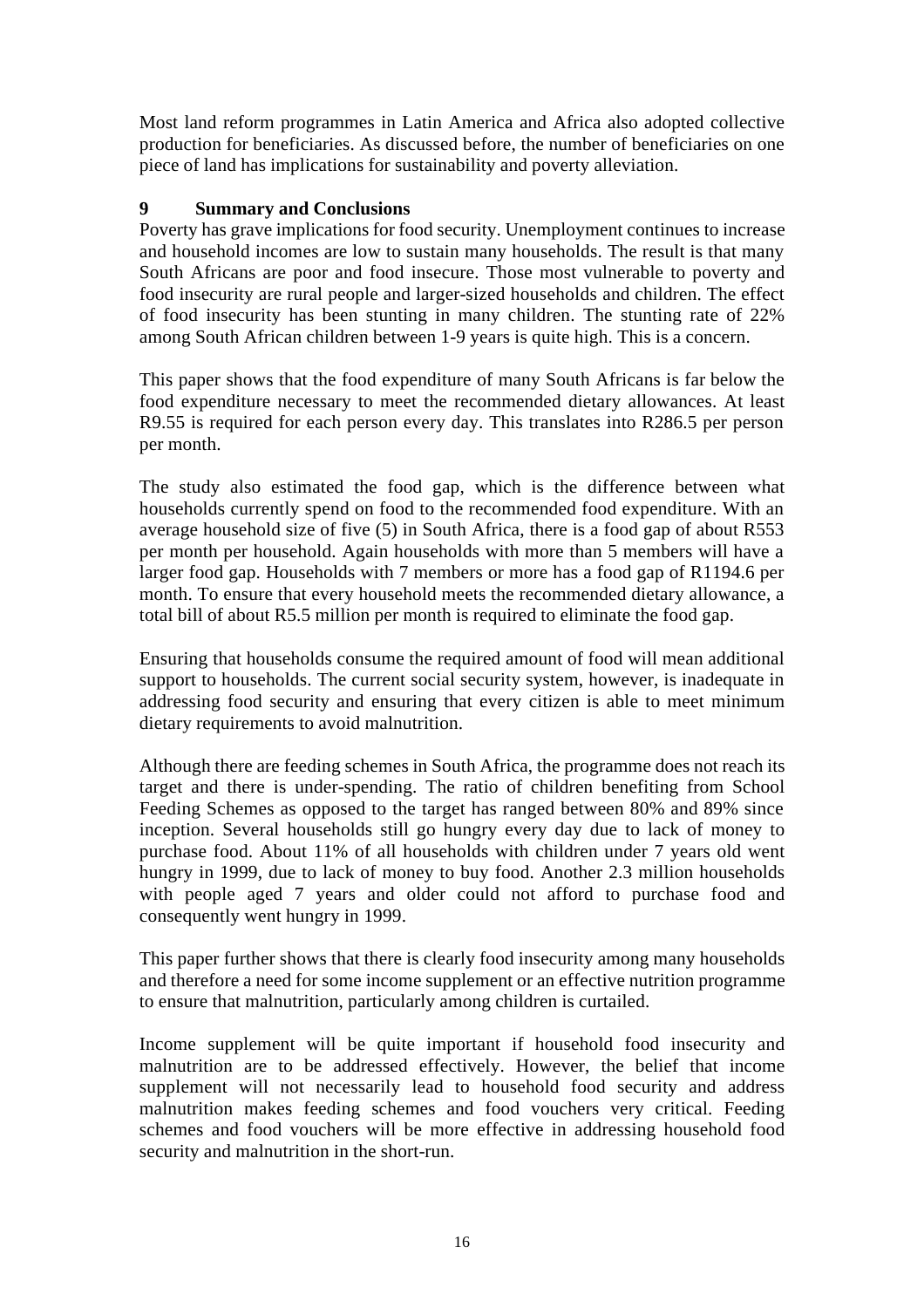With pressure on government's budgets, social welfare programmes and feeding schemes are not sustainable. A more strategic long-term approach to food security is therefore required. The most important among this is provision of resources for own production particularly in rural areas. Land access becomes very important in this respect. Although land access is not a sufficient condition for household food security it can contribute significantly in reducing households' vulnerability to food insecurity.

#### **References**

Aliber, M, 1996. Cost-Benefit Analysis of Land Redistribution: Conceptual Issues. In van Zyl, J., J. Kirsten and H. Binswanger (eds*), Agricultural Land Reform in South Africa: Policies, Markets and Mechanisms*, Oxford University Press, Cape Town

Ardington, E. and F. Lund (1996). Questioning Rural Livelihoods. In Lipton, M., F. Ellis and M. Lipton (eds*). Land, Labour and Livelihoods in Rural South Africa, Vol 2: KwaZulu-Natal and Northern Province.* Indicator Press, University of Natal, Durban

Bartoll, J. 1998. Recommended Dietary Allowances, *Iron Magazine Online,* http://www.bahnhof.se/~jbartoll/rda.html

Berg, A., 1997. *Malnutrition: What Can be Done?* John Hopkins University Press, Baltimore

Bonti-Ankomah, S. 2000. Cost Benefit Analysis of Land Reform Programme, A Research Report for the National Land Committee

El-Ghonemy, R.M. 1990. *The Political Economy of Rural Poverty: The Case of Land Reform.* Routledge, London and New York

Lund Committee, 1996. *Report of the Lund Committee Report on Child and Family Support*, ISBN 0-621-17538-2

Kloka, Dianne, 2000. Integrated Nutrition Programme: Primary School Nutrition, Prepared for the Directorate Nutrition, Department of Health, South Africa

Makhura, M.T., F.M. Goode and G.K. Coetzee, 1998. Cluster Analysis of Commercialization of Farmers in Developing Rural Areas of South Africa*. Development Southern Africa.* 15:429-448

May, J *et al*, 2000. Monitoring and Evaluating the Quality of Life of Land Reform Beneficiaries. Technical Report Prepared for the Department of Land Affairs, Pretoria

McLachlan, M and P. Kuzwayo, 1997*. Bold Choices: Making the South African Nutrition Strategy Work*, Development Paper 128, Development Bank of Southern Africa

Mgijima, C, 1999. Situational Analysis of Food Security and Nutrition in South Africa. A Speech at the  $3<sup>rd</sup>$  Session of the International Consultative Conference on Food Security and Nutrition as Human Rights, Randburg, South Africa